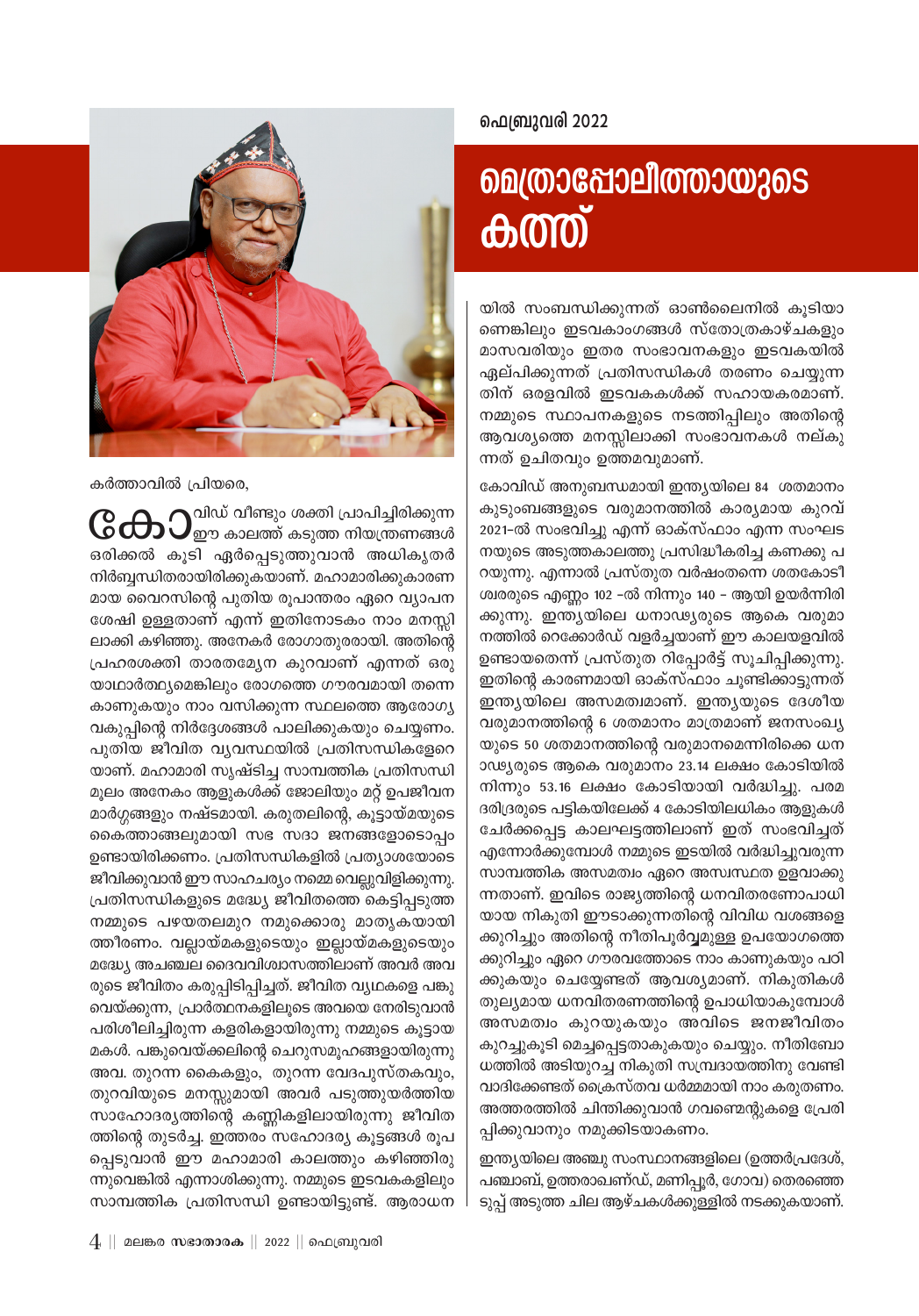ട്രസ്റ്റും തൃശൂർ ഗുരുഭവനും ചേർന്ന് ജനുവരി ഏഴിന് സംഘടിപ്പിച്ച ചടങ്ങിൽവെച്ച് ശ്രീനാരായണ അവാർഡ് ലഭിച്ചത് ഒരു പദവിയായി കരുതുന്നു. ആധുനിക ഭാരതം കണ്ട ഒരു വലിയ തത്വചിന്തകനും കേരള ന വോത്ഥാന ചരിത്രത്തിലെ അതുലൃനായ സാമൂഹൃ പരിഷ്കർത്താവുമായിരുന്നല്ലോ ശ്രീനാരായണഗുരു. 'ഒരു ജാതി ഒരു മതം ഒരു ദൈവം മനുഷ്യന്' എന്നും, 'അവനവനാത്മസുഖത്തിനാചരിക്കുന്നവ അപരന് സുഖത്തിനായി വരേണം' എന്നുമദ്ദേഹം നമ്മെ പഠി പ്പിച്ചു. സാമൂഹ്യ തിന്മകൾക്കെതിരെയും അന്ധവിശ്വാ സങ്ങൾക്കെതിരെയും പോരാടിയ ഗുരുകേരള സമൂഹ ത്തെയാകമാനം നവോത്ഥാനത്തിലേക്ക് നയിച്ചു. ജാതിയുടെ വൃവസ്ഥയെ അദ്ദേഹം ചോദ്യം ചെയ്തു. മതങ്ങൾ തമ്മിലുള്ള അസഹിഷ്ണുതയും അനൈ കൃവും ശക്തി പ്രാപിക്കുന്ന ഈ കാലത്ത് ഗുരു വിന്റെ സന്ദേശം മറ്റെന്നത്തെക്കാളും പ്രസക്തമാണ്.

ബാംഗ്ലൂർ വൈറ്റ്ഫീൽഡിലുള്ള എക്യൂമെനിക്കൽ ക്രിസ്റ്റ്യൻ സെന്ററിന്റെ (ECC) ഡയറക്ടറായി റവ. ഡോ. ഷാം പി. തോമസ് ജനുവരിയിൽ ചുമതലയേറ്റു. അഭി നന്ദനങ്ങളും ആശംസകളും അറിയിക്കുന്നു. എക്യൂമെ നിക്കൽ ദർശന സാക്ഷാത്ക്കാരത്തിനായി ആ സ്ഥാ പനയെ നയിക്കുന്നതിൽ അച്ചന്റെ നേതൃത്വം മുഖാ ന്തിരമാകട്ടെയെന്ന് പ്രാർത്ഥിക്കുന്നു.

ഇത് കൺവൻഷനുകളുടെ കാലമാണ്. ഭദ്രാസന കൺവൻഷനുകളും സെന്റർ – ഇടവക തലങ്ങളിലുള്ള കൺവൻഷനുകളും നടന്നു വരുന്നു. ഈ വർഷം ഫെബ്രു വരി മാസം 13 മുതൽ 20 വരെയാണ് മാരാമൺ കൺവൻ ഷൻ ക്രമീകരിച്ചിരിക്കുന്നത്. ദൈവവചനത്തെ കാല ദേശ സമസ്യകൾക്കനുസൃതമായി വ്യാഖ്യാനിക്കുന്ന തിൽ കൺവൻഷനുകൾക്ക് വലിയസ്ഥാനമൂണ്ട്. ഓരോ കാലഘട്ടത്തിലും സമൂഹത്തിൽ നിലനില്ക്കുന്ന പ്രതി സന്ധികളോടുള്ള വചനാധിഷ്ഠിത പ്രതികരണങ്ങ ളാണ് കൺവൻഷനുകളുടെ സന്ദേശങ്ങൾ. മാരാമൺ കൺവൻഷൻ മലങ്കരസഭയിൽ ശുചീകരണ പ്രവർ ത്തനത്തിനും സുവിശേഷഘോഷണത്തിനും ശക്തി പകർന്നു. സനാതനമായതിനെ മുറുകെപിടിക്കുന്ന തിനും, അനാചാരങ്ങളെ ചോദ്യം ചെയ്യുന്നതിനും, ആസക്തികളെ അടർത്തി മാറ്റുന്നതിനും, പുനരധിവാസ – അതിജീവനപ്രവർത്തനങ്ങൾക്ക് ആക്കം കൂട്ടുന്നതിനും വചനകേഴ്വി കാരണമായി. ദൈവവചനത്തിന്റെ ആഴ ത്തിലുള്ള പഠനവും കാലികമായ വ്യാഖാനവും ഭാരത ത്തിന്റെ ഗ്രാമങ്ങളിലേക്ക് സുവിശേഷവുമായി കടന്നു പോകുവാൻ അനേകർക്ക് പ്രേരണയായി. തന്മൂലം ദൗത്യനിർവ്വഹണത്തിൽ നവമാതൃകകൾ സ്വീകരിക്കു ന്നതിനും പുതിയ സ്ഥാപനകൾ ആവിർഭവിക്കുന്നതിനും കൺവൻഷൻ കാരണമായിട്ടുണ്ട്. അവ സഭയിലും സമൂഹത്തിലും വരുത്തിയിട്ടുള്ള മാറ്റങ്ങളും സഭയുടെ ദൗതൃനിർവ്വഹണത്തിൽ അത് നല്കിയിട്ടുള്ള പുത്തൻ ദിശാബോധവും പ്രത്യേകം പ്രസ്താവ്യമാണ്.

കോവിഡ് മൂന്നാം തരംഗത്തിന്റെ അതിശീഘ്ര വ്യാപന ത്തിന്റെ അവസരത്തിലാണ് 2022 ലെ മാരാമൺ കൺവൻ

ച്ചിരിക്കുന്ന സാഹചര്യത്തിലാണ് ഈ തെരഞ്ഞെടുപ്പ് നടക്കുന്നത്. ഒപ്പം രാജ്യത്ത് പരക്കെയുണ്ടാകുന്ന അക്രമ സംഭവങ്ങൾ തെരഞ്ഞെടുപ്പിന് ഭീഷണിയാകുമോ എന്ന ഭയവുമുണ്ട്. തെരെഞ്ഞെടുപ്പ് രാഷ്ട്രീയത്തിന്റെ വോട്ടുസങ്കേതങ്ങളായി മത-ജാതി ബോധങ്ങളെ ദുരുപ യോഗം ചെയ്യുന്നത് എല്ലാക്കാലത്തും ഇന്ത്യയിലെ ഇലക്ഷനുകളിൽ പ്രയോഗിച്ചിരുന്നുവെങ്കിലും രാഷ്ട്രീ യക്കാർ പരസ്യമായി വെറുപ്പിന്റെയും വിഭാഗീയത യുടെയും ഭാഷ സംസാരിക്കുന്നതു ഇക്കാലങ്ങളിൽ ഏറിവരുന്നു. വെറുപ്പിന്റെ രാഷ്ട്രീയം സൃഷ്ടിക്കുന്ന മുറി വുകളിൽ നിന്നും കരകയറുക എന്നത് അത്ര എളുപ്പമല്ല എന്ന് നാം മനസ്സിലാക്കണം. നേതൃതലത്തിൽ നിന്നും ബോധപൂർവം സൃഷ്ടിക്കുന്ന വിഭാഗീയത, സമൂഹ ത്തിന്റെ താഴെതട്ടിൽ സഹജീവികളെ നിഷ്കരുണം ഇല്ലാതെയാക്കുന്ന രാഷ്ട്രീയത്തിലേക്കു വഴുതി വീഴുന്നു എന്നത് ഏറെ ഭയാനകമാണ്. ഇടുക്കിയിലെ പൈനാവിൽ കൊല്ലപ്പെട്ട എഞ്ചിനീയറിംഗ് വിദ്യാർത്ഥിയായിരുന്ന ധീരജ് വിഭാഗീയ രാഷ്ട്രീയത്തിന്റെ ഇരയാണ്. കേരളം പോലെ സാക്ഷരത ഏറെയുള്ള ഒരു സംസ്ഥാനത്തു ഒരിക്കലും സംഭവിക്കുവാൻ പാടില്ലാത്ത ഭീകരസംഭവം! ഇത് ഇനിയും ആവർത്തിക്കരുത് എന്ന ഉറച്ച തീരു മാനം എല്ലാ രാഷ്ട്രീയ പാർട്ടികളുടെയും ഭാഗത്തു നിന്നും ഉണ്ടാവണം. ജീവനെ ഒടുക്കുന്നവർ ഒരിക്കലും സംരക്ഷിക്കപ്പെടരുത്. ധീരജിന്റെ കുടുംബാംഗങ്ങളോട് സഭയ്ക്കുള്ള അനുശോചനം അറിയിക്കുന്നു. ഈ പ്രതിസന്ധികളുടെയെല്ലാം മദ്ധ്യത്തിൽ സമാധാനപര മായി തെരഞ്ഞെടുപ്പ് നടക്കുവാൻ സാധിക്കട്ടെയെന്നും ജാതി, മത പരിഗണനകൾക്കതീതമായി ജനനന്മക്കു വേണ്ടി പ്രവർത്തിക്കുവാൻ പ്രതിബദ്ധരായവർ തെരഞ്ഞെടുക്കപ്പെടട്ടെ എന്നും നമുക്ക് ആശിക്കാം, പ്രാർത്ഥിക്കാം.

കോവിഡും ഓമീക്രോണും രാജ്യമൊട്ടാകെ പടർന്നു പിടി

തൃശൂർ മെഡിക്കൽ കോളേജിലെ ഒരു ഡോക്ടർ മയ ക്കുമരുന്നു കേസിൽ അറസ്റ്റിലായി എന്ന വാർത്ത ദുഃഖകരമാണ്. മയക്കുമരുന്നിന്റെ ദൂഷ്യ വശങ്ങളെക്കു റിച്ചു ജനങ്ങളെ ബോധവാന്മാരാക്കേണ്ട ഉത്തരവാദി ത്വമുള്ളവർ തന്നെ അതിനു അടിമകളായിത്തീരുന്ന ദുരവസ്ഥ. അതേ മെഡിക്കൽ കോളേജിൽ പതിന ഞ്ചിൽപരം വേറെയും ഡോക്ടേഴ്സ് മയക്കു മരുന്നിന ടിമകളാണ് എന്ന വാർത്ത വേദനാജനകമാണ്. മത്സര പരീക്ഷകളിൽ ഉന്നത മാർക്കുകൾ കരസ്ഥമാക്കി പഠി ക്കുവാൻ അവസരം ലഭിച്ചവരാണ് ഇവർ എന്നത് മൂല്യച്യുതി സംഭവിച്ച വിദ്യാഭ്യാസത്തിലേക്കും വിരൽചൂണ്ടുന്നു. മയക്കുമരുന്നിന്റെ വ്യാപക ഉപയോഗം വർധിക്കുന്നത് ഏതുവിധേനയും ചെറുക്കപ്പെടണം. മാതാപിതാക്കളോടൊപ്പം നമ്മുടെ ഇടവകകളും, സൺഡേസ്കൂൾ, യുവജനസഖ്യം എന്നീ സംഘട നകളും ഒരുമിച്ചു ചേർന്ന് പ്രത്യേക ബോധവത്കരണ ക്ലാസ്സുകളും സെമിനാറുകളും ക്രമീകരിക്കുന്നത് ഉചിതമായിരിക്കും.

ടി. ആർ. എഡ്യൂക്കേഷണൽ ആൻഡ് ചാരിറ്റബിൾ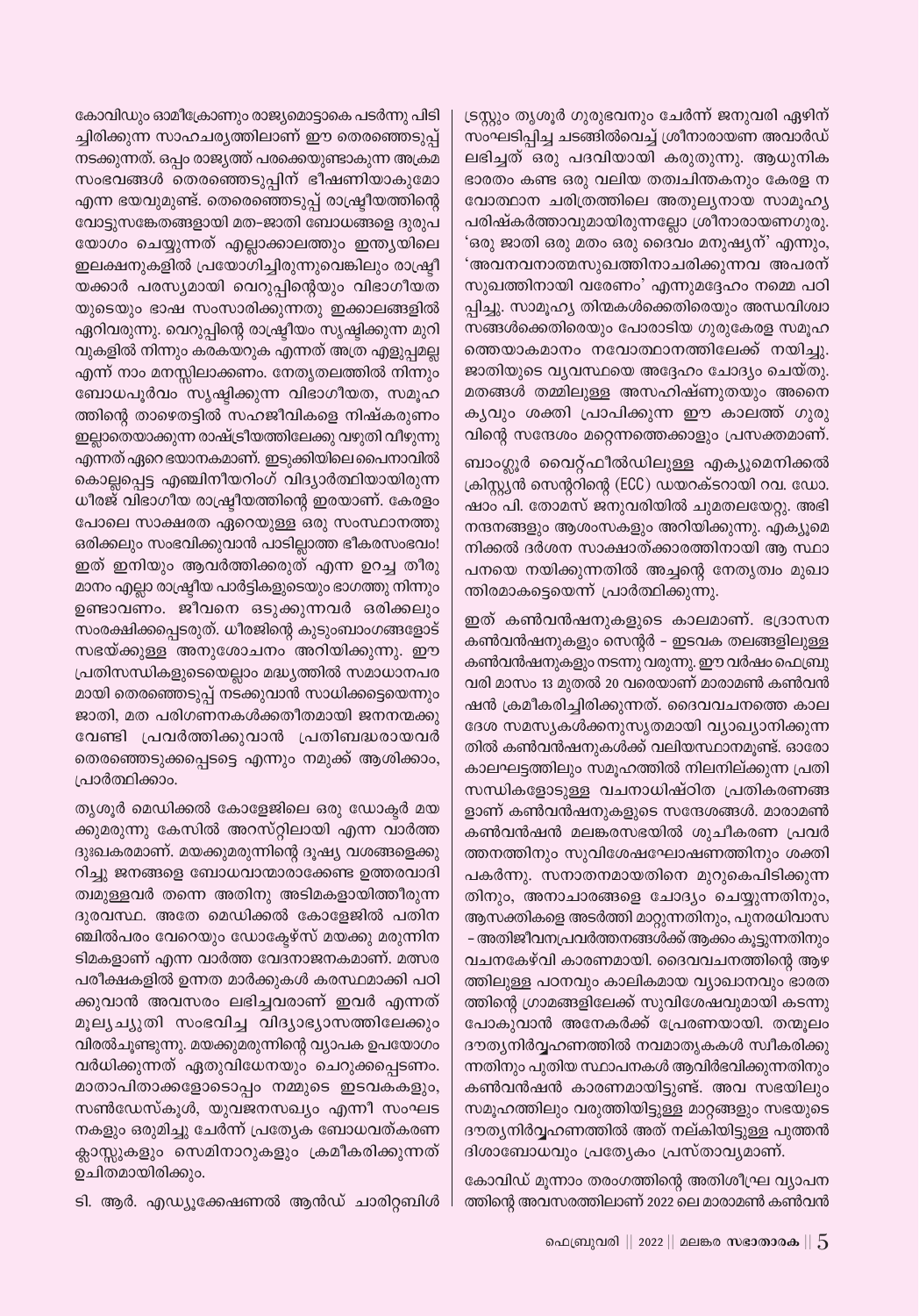ഷൻ നടക്കുന്നത്. ഗവൺമെന്റ് നിർദ്ദേശിക്കുന്ന കോവിഡ് പ്രോട്ടോക്കോൾ പാലിച്ച് മാത്രമെ കൺവൻഷൻ നടത്തു വാൻ സാധിക്കുകയുള്ളു. പങ്കെടുക്കാവുന്ന ആളുകളുടെ എണ്ണത്തിലും പങ്കെടുക്കുന്നവർ പാലിക്കേണ്ട ജാഗ്രത സംബന്ധിച്ചും കൂടുതൽ വിശദാംശങ്ങൾ പുറകാലെ അറിയിക്കുന്നതാണ്. നാം കൂടുതൽ കരുതലും ജാഗ്ര തയും പാലിക്കുവാൻ കടപ്പെട്ടിരിക്കുന്നു. യാതൊരു വിധത്തിലുമുള്ള അലംഭാവവും രോഗവ്യാപനത്തിനോ മറ്റ് ബുദ്ധിമുട്ടുകൾക്കോ കാരണമാകരുത്. ഭവനങ്ങളി ലിരുന്ന് സൗകര്യപ്രദമായി കൺവൻഷൻ യോഗങ്ങളിൽ പങ്കെടുക്കുവാൻസാധിക്കത്തക്കവിധം ഓൺലൈൻ സംവിധാനങ്ങൾ ക്രമീകരിക്കുന്നതായിരിക്കും. മാരാ മൺ കൺവൻഷനിലെ അച്ചടക്കം ശ്രദ്ധേയമാണല്ലോ. അത് അഭംഗുരം തുടരുവാൻ ദൈവം സഹായിക്കട്ടെ. ഈ വർഷത്തെ ക്രമീകരണങ്ങളിൽ വ്യാപരിക്കുന്ന ദൈവകൃപയ്ക്കായി ദൈവത്തെ സ്തുതിക്കുന്നു. മഹാമാരിയുടെ കാലത്ത് വചനകേഴ്വി അതിജീവന ത്തിനുള്ള കരുത്തും സുവിശേഷത്തിനായുള്ള സമർ പ്പണവും ജീവിത പാതയിൽ പുത്തൻ പ്രതീക്ഷയും നല്കുന്നതാകട്ടെയെന്ന് പ്രാർത്ഥിക്കാം.

ഫെബ്രുവരി 27 ന് ഈ വർഷത്തെ വലിയനോമ്പ് ആരംഭിക്കുന്നു. 50 നോമ്പ് എന്നും ഇതിനെ വിശേഷി പ്പിക്കുന്നു. കർത്താവിന്റെ പരസ്യ ശുശ്രൂഷയുടെ ആരംഭത്തിൽ നടന്ന 40 ദിവസത്തെ ഉപവാസവും തുടർന്ന് പീഡാനുഭവം, ക്രൂശ് മരണം, ഉയിർത്തെഴു ന്നേല്പ് എന്നിങ്ങനെ 10 ദിനങ്ങളും ചേർന്ന് 50 ദിവസം നോമ്പ് ക്രമീകരിച്ചിരിക്കുന്നു. വെള്ളം വീഞ്ഞാക്കുന്ന അടയാളം മുതൽ യേശുവിന്റെ ഉയിർപ്പ് വരെയുള്ള സംഭവങ്ങളെ ഈ നാളുകളിൽ സഭ ധ്യാനിക്കുന്നു. നോമ്പ് ഉയർപ്പിനായുള്ള ഒരുക്കമാണ്. കേവലം ചില വർജ്ജനങ്ങളിൽ മാത്രം ഒതുക്കി ആചാരത്തിന്റെ അനു ഭവമാക്കി നോമ്പിനെ പരിമിതപ്പെടുത്താതെ അപരന് അനുഗ്രഹമാകുന്ന തലങ്ങളിൽ അതിനെ പ്രാവർത്തി കമാക്കണം. ഇത് ക്രൂശിലെ ക്ഷ്യമാക്കിയുള്ള ഒരു യാത്രയാണ്. പാപത്തിന്റെ ശീലങ്ങളോട് വിട ചൊല്ലിയും ക്രിസ്തു ഭാവം ഉൾക്കൊണ്ടും പുനരുദ്ധാനത്തിന്റെ ശക്തി അനുഭവിക്കുന്നതിന് നമ്മെത്തന്നെ ഒരുക്കി സഹനവഴികളിലുടെയുള്ള സഞ്ചാരമാണ് നോമ്പ്. അതിനായി നമ്മെത്തന്നെ ദൈവകരങ്ങളിലർപ്പിക്കാം.

പട്ടക്കാരുടെ വാർഷിക സമ്മേളനം കോവിഡ് സാഹ ചര്യത്തിൽ ഓൺലൈനായി ഫെബ്രുവരി മാസത്തിൽ നടത്തുവാൻ താല്പര്യപ്പെടുന്നു. മാറിവന്ന പുത്തൻ സാഹചര്യത്തിൽ പട്ടത്വ ശുശ്രൂഷയുടെ നവമാന ങ്ങൾ കണ്ടെത്തുവാൻ വൈദികർക്ക് സാധിക്കണം. നേരിട്ടുള്ള സന്ദർശനങ്ങൾക്ക് പരിമിതികളുണ്ടെ ങ്കിലും ഓൺലൈൻ ആരാധനകളോടൊപ്പം ഇടവക ജനങ്ങളെ ഫോണിലൂടെയോ മറ്റ് മുഖാന്തിരങ്ങളി ലൂടെയോ ബന്ധപ്പെടുന്നതിന് പ്രത്യേകം ശ്രദ്ധിക്ക ണം. ആവശ്യക്കാരിലേക്ക് ഇറങ്ങിചെല്ലുന്നതിന് സന്നദ്ധപ്രവർത്തകരെ സജ്ജരാക്കണം. സാമ്പത്തിക ഞെരുക്കവും മാനസിക പിരിമുറുക്കവും ഏറിവരുന്ന ഈ കാലയളവിൽ ഇടയ ശുശ്രൂഷയുടെ സാംഗത്യം ദുർബലമായി കാണരുത്. പരിമിതികൾ ഉള്ളിടത്ത് പുത്തൻ ഉപാധികൾ കണ്ടെത്തുകയാണ് ആവശ്യം. ലഭ്യമായ സമയം കുടുതൽ വായനയ്ക്കും പഠനത്തി നുമായി വിനിയോഗിക്കണം. സെമിനാരി പഠനവും പ്രായോഗിക പരിശീലനവും പൂർത്തീകരിച്ച് വൈദിക തിരഞ്ഞെടുപ്പ് കമ്മിറ്റിക്ക് മുന്നിൽ വന്നവരെ പട്ടത്വ ശുശ്രൂഷയിലേക്ക് പ്രവേശിപ്പിക്കുന്നതിന് ശുപാർശ നല്കിയിട്ടുണ്ട്. ഈ നാളുകളിൽ പ്രാർത്ഥനയോടും ദൈവാശ്രയബോധത്തോടും ശുശ്രൂഷയ്ക്ക് വേണ്ടി ഒരുങ്ങുവാൻ അവർക്കിടയാകേണ്ടതിനായി ഏവരും പ്രാർത്ഥിക്കണം.

പുതുതായി രൂപീകൃതമായ സഭാ കൗൺസിൽ കൂടി വിവിധ സബ്കമ്മിറ്റികൾ രൂപീകരിച്ചു. സഭയുടെ ആകമാന പ്രവർത്തനങ്ങൾക്കും സ്ഥാപനകളുടെ സുഗമമായ വളർച്ചയ്ക്കും ഇവ സഹായകരമാക ണം. 2021-22 സാമ്പത്തിക വർഷം അവസാനിക്കുക യാണല്ലോ. ഇടവകസംബന്ധമായും സഭാസംബന്ധ മായും പൂർത്തിയാക്കേണ്ട സാമ്പത്തിക ഇടപാടുകൾ കുടിശ്ശിക വരുത്താതെ നല്കേണ്ടതാണ്. സഭയുടെ പാൻ കാർഡ് ഉപയോഗിച്ചിട്ടുള്ള എല്ലാ ഇടവകകളും സ്ഥാപനകളും ഭദ്രാസനങ്ങളും കണക്കുകൾ തയ്യാ റാക്കുമ്പോൾ FCRA / PAN നിബന്ധനകൾ കൃത്യമായി പാലിക്കുകയും സമയബന്ധിതമായി കണക്കുകൾ പൂർത്തീകരിച്ച് സഭാ ആഫീസിൽ ഏല്പിക്കുകയും വേണം. ഇടവക ചുമതലക്കാരും ഭദ്രാസന ചുമതല ക്കാരും ഈ കാരൃങ്ങളിൽ വീഴ്ച വരുത്താതെ ശ്രദ്ധി ക്കണം. ഇടവക തലത്തിൽ പുതിയ സാമ്പത്തിക വർഷത്തിലേക്കുള്ള തിരഞ്ഞെടുപ്പുകൾ ഫെബ്രു വരി മാസം നടക്കുകയാണല്ലോ. തെരഞ്ഞെടുപ്പുകൾ വിഭാഗീയതയ്ക്കും വിദ്വേഷത്തിനും കാരണമാകാതെ ഉത്തമസ്വഭാവവും കാര്യപ്രാപ്തിയും ഉള്ളവരെ സഭാ ഭരണഘടനാനുസൃതം ഓരോ സ്ഥാനങ്ങളിലേക്കും തിരഞ്ഞെടുക്കുവാൻ പ്രത്യേകം ശ്രദ്ധിക്കണം.

അഖിലലോക സഭൈകൃ പ്രാർത്ഥനാവാരം ജനുവരി മൂന്നാം വാരം നടത്തപ്പെട്ടു. വിവിധ സ്ഥലങ്ങളിൽ ക്രമീ കരിക്കപ്പെട്ട ഐക്യപ്രാർത്ഥനാ കൂട്ടായ്മയിൽ ഇതര സഭാ നേതാക്കളോടൊപ്പം സംബന്ധിപ്പാൻ സാധിച്ചത് വളരെ ഹൃദ്യമായ അനുഭവമായിരുന്നു. 'നാം ഒന്നാ യിരിക്കുന്നതുപോലെ അവരും ഒന്നാകണം' എന്ന കർത്തൃപ്രാർത്ഥന യാഥാർത്ഥ്യമാകുവാൻ ഇത്തരത്തി ലുള്ള സംരഭങ്ങൾ മുഖാന്തിരമാകട്ടെയെന്ന് പ്രാർത്ഥി ക്കാം. നമ്മുടെ തൃശൂർ എബനേസർ മാർത്തോമ്മാ ഇടവകാംഗമായ ശ്രീമതി ശോശാമ്മ ഐപ്പിന് രാഷ്ട്രം പത്മശ്രീ അവാർഡ് നൽകി ആദരിച്ചു എന്നത് അഭി മാനകരമാണ്. വംശനാശത്തിന്റെ വക്കിൽ നിന്നും വെച്ചൂർ പശുവിനെ കണ്ടെടുത്ത് സംരക്ഷിക്കുകയും അവയുടെ വംശവർധനയ്ക്കുവേണ്ടി ദീർഘകാലം പ്രവർത്തിക്കുകയും ചെയ്ത് അവാർഡിന് അർഹ യായ ശോശാമ്മാ ഐപ്പിനെ സഭയുടെ പേരിൽ അഭി നന്ദിക്കുന്നു.